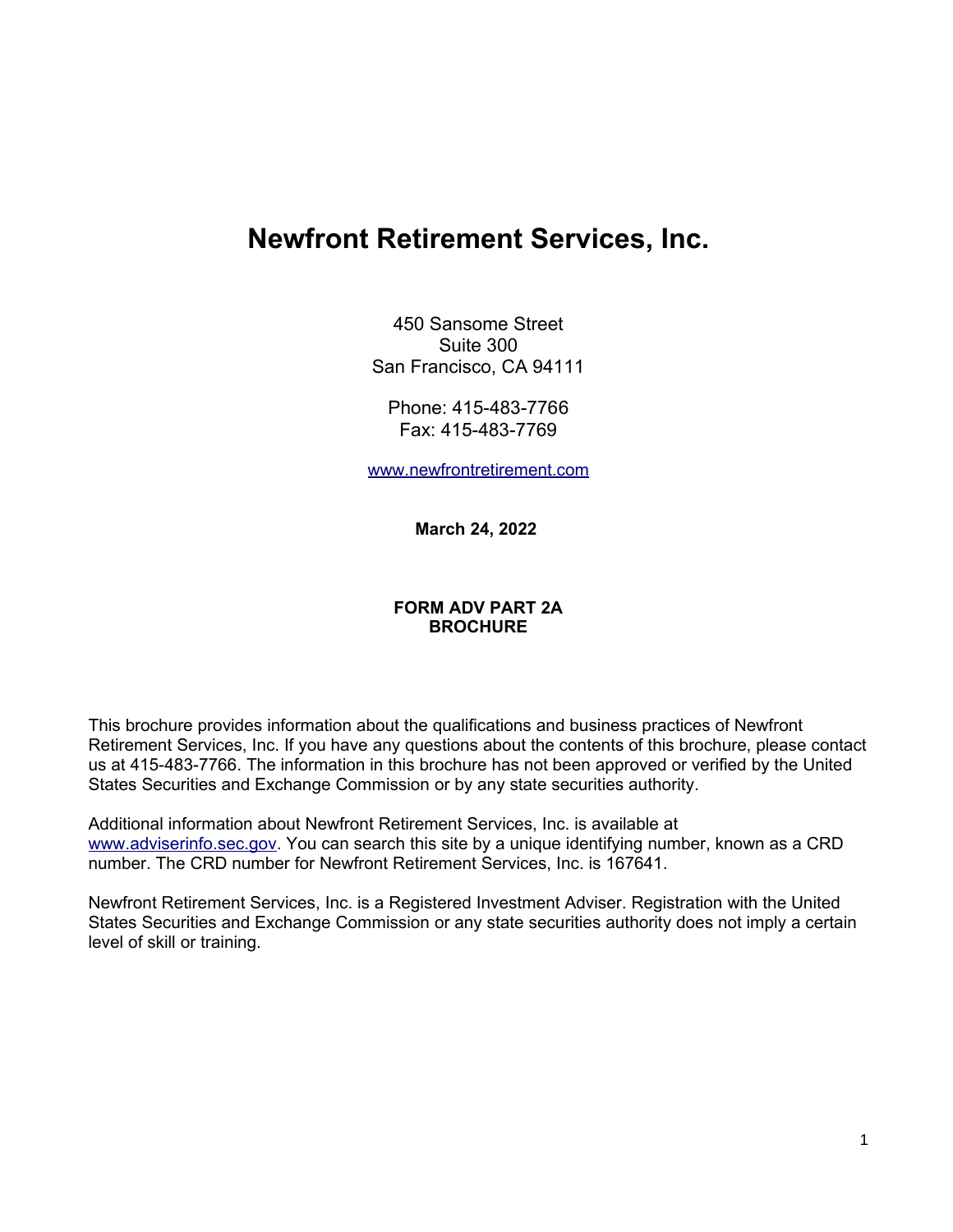# **Material Changes**

Form ADV Part 2 requires registered investment advisers to amend their brochure when information becomes materially inaccurate. If there are any material changes to an adviser's disclosure brochure, the adviser is required to notify you and provide you with a description of the material changes.

Since the filing of our last annual updating amendment, dated March 30, 2021 we have the following material changes to report:

- On September 14, 2021, our corporate name changed from ABD Retirement Services, Inc. to Newfront Retirement Services, Inc.. Changes to reflect this new name have been made throughout this brochure.
- As of August 2021, we have withdrawn our broker/dealer registration with FINRA, and we now operate as an investment adviser only. Changes have been made throughout this brochure to indicate this change and remove references to broker/dealer activities and broker/dealer commissions.
- As of February 2022, our website address has changed to [www.newfrontretirement.com.](http://www.newfrontretirement.com/)

We have also amended our disclosure brochure to include the following acknowledgement of fiduciary status as required by a recently adopted Department of Labor rule:

• When we provide investment advice to you regarding your retirement plan account or individual retirement account, we are fiduciaries within the meaning of Title I of the Employee Retirement Income Security Act and/or the Internal Revenue Code, as applicable, which are laws governing retirement accounts. The way we make money creates some conflicts with your interests, so we operate under a special rule that requires us to act in your best interest and not put our interest ahead of yours. Under this special rule's provisions, we must i) meet a professional standard of care when making investment recommendations (give prudent advice); ii) never put our financial interests ahead of yours when making recommendations (give loyal advice); iii) avoid misleading statements about conflicts of interest, fees, and investments; iv) follow policies and procedures designed to ensure that we give advice that is in your best interest; v) charge no more than is reasonable for our services; and, vi) give you basic information about conflicts of interest. We benefit financially from the rollover of your assets from a retirement account to an account that we manage or provide investment advice, because the assets increase our assets under management and, in turn, our advisory fees. As a fiduciary, we only recommend a rollover when we believe it is in your best interest.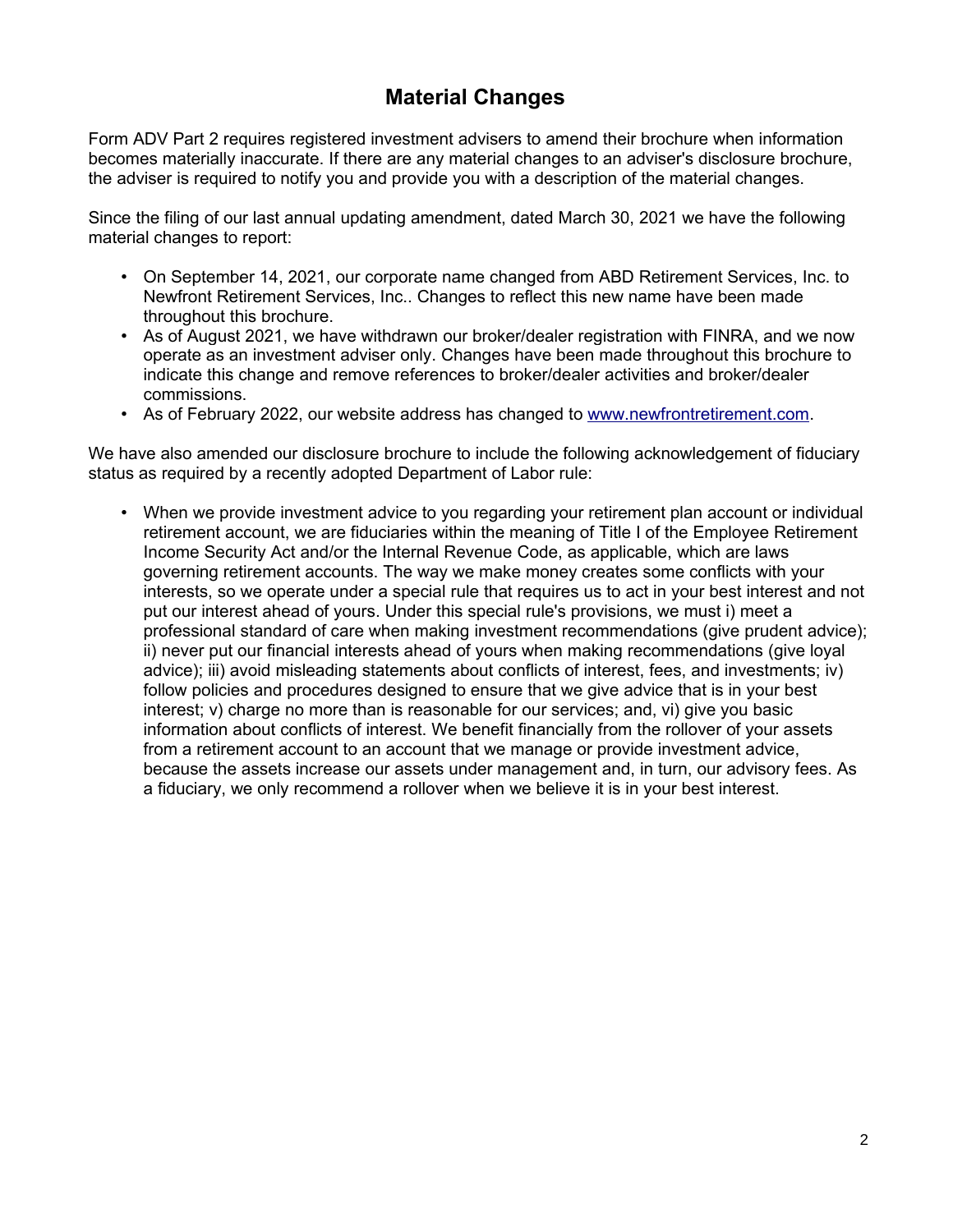# **Table Of Contents**

| Cover Page                                                                            | Page 1  |
|---------------------------------------------------------------------------------------|---------|
| <b>Material Changes</b>                                                               | Page 2  |
| <b>Table Of Contents</b>                                                              | Page 3  |
| <b>Advisory Business</b>                                                              | Page 4  |
| Fees and Compensation                                                                 | Page 6  |
| Performance-Based Fees and Side by Side Management                                    | Page 7  |
| <b>Types of Clients</b>                                                               | Page 7  |
| Methods of Analysis, Investment Strategies and Risk of Loss                           | Page 7  |
| Disciplinary Information                                                              | Page 8  |
| Other Financial Industry Activities and Affiliations                                  | Page 8  |
| Code of Ethics, Participation or Interest In Client Transactions and Personal Trading | Page 9  |
| <b>Brokerage Practices</b>                                                            | Page 10 |
| Review of Accounts                                                                    | Page 10 |
| Client Referrals and Other Compensation                                               | Page 10 |
| Custody                                                                               | Page 11 |
| <b>Investment Discretion</b>                                                          | Page 11 |
| <b>Voting Your Securities</b>                                                         | Page 11 |
| <b>Financial Information</b>                                                          | Page 12 |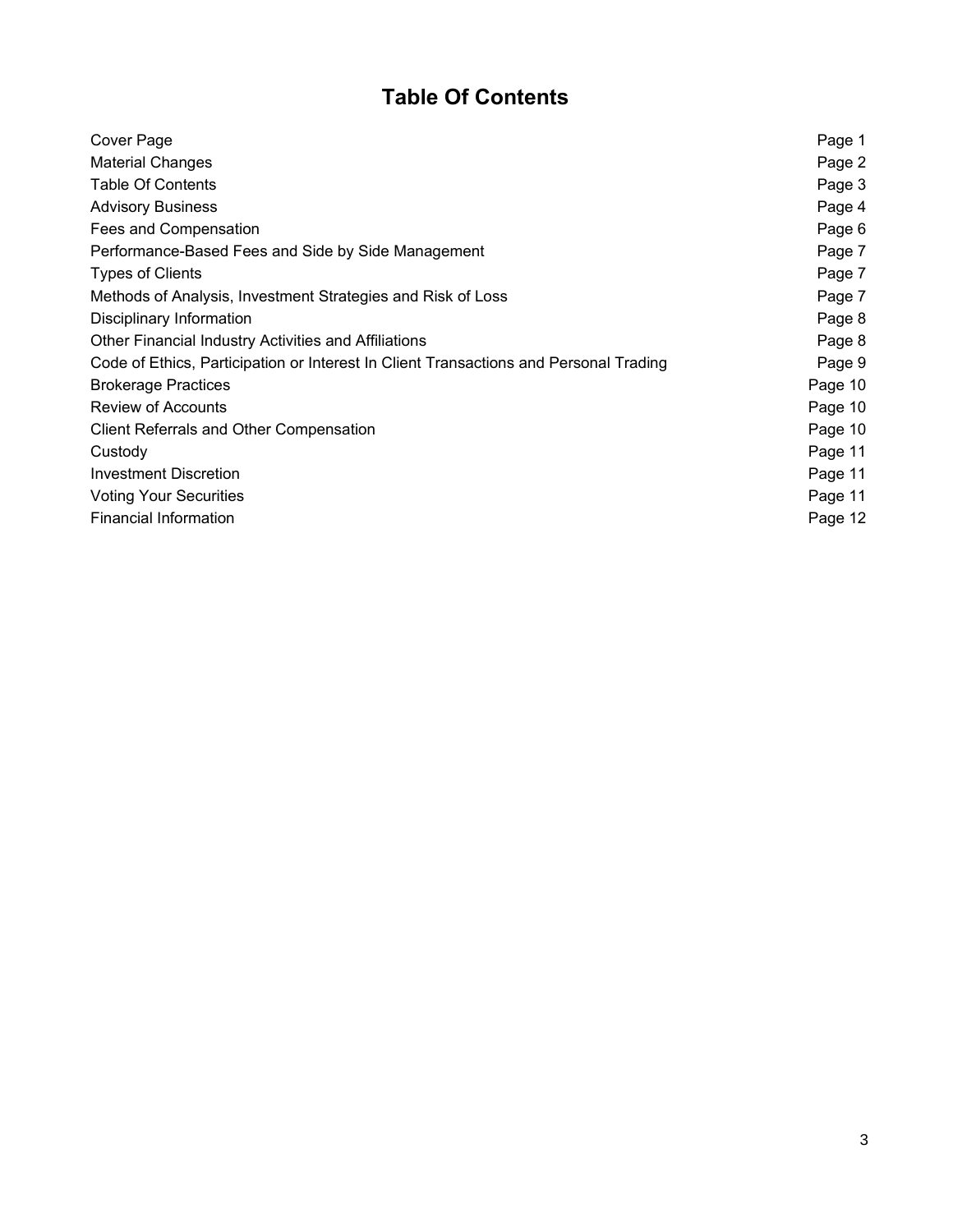# **Advisory Business**

#### *Form ADV Part 2A, Item 4*

This disclosure document ("brochure") is being offered to you in connection with the investment advisory services provided by Newfront Retirement Services, Inc. (formerly ABD Retirement Services, Inc.), a federally registered investment adviser wholly owned by ABD Insurance and Financial Services, Inc.. References to "we," "us," "our," "our firm" or "Newfront" refer to Newfront Retirement Services Inc. Our firm's clients and prospective clients are referred to as "you", "your" or "our clients."

The disclosures made within this brochure are intended to provide you with information about our services and the manner in which those services are made available to you, our client.

Newfront Retirement Services Inc. is a California corporation. Our Firm is a subsidiary of ABD Insurance and Financial Services, Inc. ("AIF"). ABD Retirement Services, Inc., now Newfront Retirement Services, Inc., was established in 2012 by its Founder and President, Christopher Call, to provide retirement plan consulting services to public and private corporations.

Our team of experienced professionals provide the following plan advisory and consulting services to our clients:

#### **Plan Advisory Services**

We will establish your plan's needs and objectives through an initial meeting to collect data, review plan information, and assist you in developing an Investment Policy Statement for your plan or update an existing investment policy statement. This may include assisting you in the identification of asset classes or vendors who specialize in the selected asset classes that fulfill your plan's needs and objectives with optimal cost-efficient performance.

We offer non-discretionary investment advisory services under ERISA Section 3(21). Clients retaining Newfront on a non-discretionary basis have full authority to accept or reject any fund recommendations made by Newfront. Under this service, Clients retain and exercise the final decision-making authority and responsibility for the implementation (or rejection) of any recommendations or advice rendered by Newfront. The Client also has the sole discretion to select investments that cover certain Plan expenses.

We also provide discretionary investment advisory services to certain Clients under ERISA Section 3(38). As discretionary investment manager Newfront provides ongoing and continuous discretionary investment management with respect to the asset classes and investment alternatives available under the Plan in accordance with the IPS. Under this authority, we will select, retain, remove and/or replace the investment alternatives available under the Plan in its sole discretion without Client's prior approval.

We continue to monitor your plan's investments for adherence to the investment policy statement on an ongoing basis. We periodically review the investment options you select and make recommendations or provide investment searches to keep or replace plan investment options as appropriate.

On a regular basis, we provide you with economic and market updates on the strategies and investments that comprise your plan.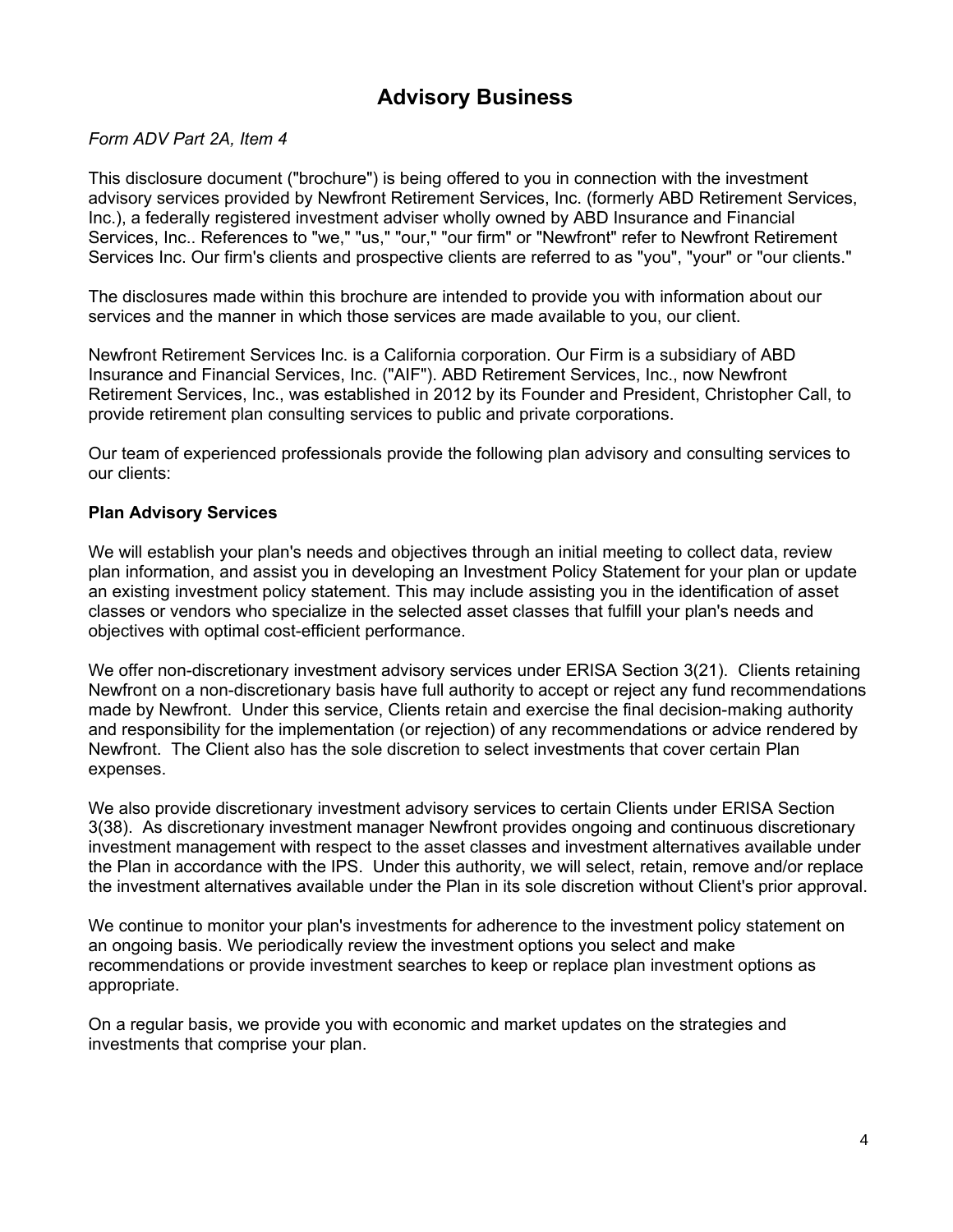#### **Plan Provider Search and Analysis**

We perform a comprehensive review of potential service providers or vendors and will assist you with converting from your incumbent service provider to a new service provider selected by you, if such a change is in your best interest. Our services in this area include, but are not limited to, identifying alternative vendors who can fulfill your plan's objectives, preparing proposal questions, working with the selected vendor to collect information, preparing a head-to-head analysis and assisting you with the transition to the new vendor.

#### **Education**

We provide educational support and investment workshops for plan participants, in the form of inperson group sessions and printed education materials (which may include posters, payroll stuffers, and emails) and informing participants of the investment options under the plan. In addition, we will provide participants with information regarding plan benefits, features, and investment options.

The scope of education provided to participants at your request will not constitute "investment advice" within the meaning of ERISA and participant education will relate to general principles for investing and information about the investment options currently in the plan. We may also participate in initial enrollment meetings, periodic workshops and enrollment meetings for new participants as we agree upon. Upon request, we will also meet with individual plan participants.

#### **Comprehensive 401(k) services**

Our 401(k) services are designed to provide you with a detailed plan analysis that identifies the plan costs and efficiencies of your plan service model. Other services that we provide in this area include termination /merger analysis, benchmarking and best practices.

#### **ERISA**

All of our retirement plan services are in compliance with all applicable Federal and State law(s) regulating the services provided by our Agreement. This applies to any pension or other employee benefit plan governed by the Employee Retirement Income Security Act of 1974, as amended ("ERISA"). If we accept appointments to provide our services to your plan, we acknowledge that we are a fiduciary within the meaning of Section 3(21) or Section 3(38) of ERISA. We will request and rely upon you to furnish us with any amendments to the plan and notify us of any amendment that affects our rights or obligations so that we may consent to these amendments. If ERISA or other applicable law requires bonding with respect to the assets in your account, you will be required to obtain and maintain at your expense bonding that satisfies this requirement and also covers Newfront.

#### **Regulatory Assets Under Management**

As of December 31, 2021, we provide regular and continuous asset management services for \$176,185,116 in client assets on a discretionary basis. We also provide advice to an additional \$15,400,000,000 in non-discretionary assets under advisement.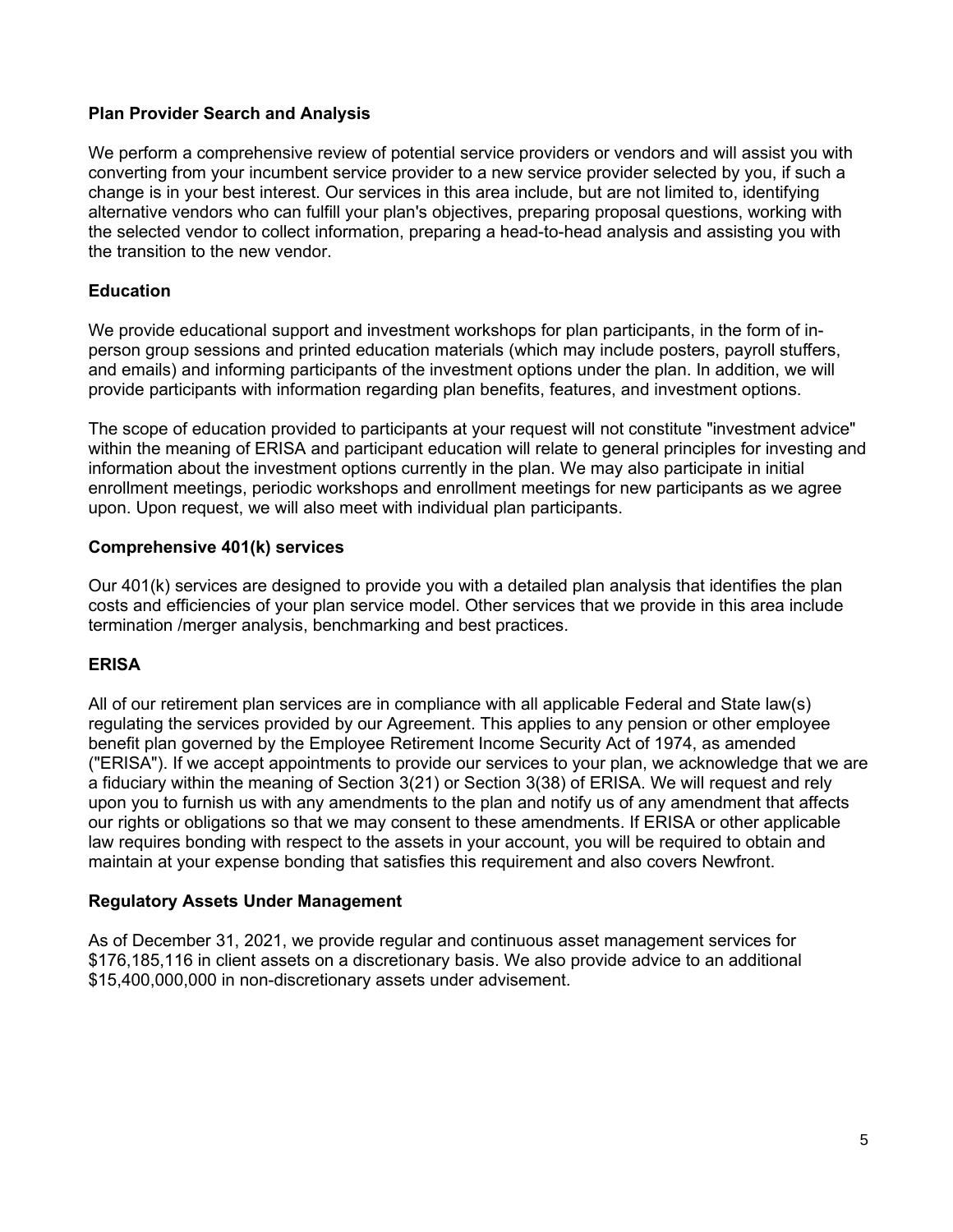### **Fees and Compensation**

*Form ADV Part 2A, Item 5*

#### **Fees for Services**

Fees charged for services rendered are negotiated with the client and are based on a percentage of plan assets under management, a fixed dollar amount, or a combination of both, depending upon the type of service rendered. Fees are disclosed and agreed upon by all parties in the client service agreement. Clients who engage Newfront for multiple services are charged a bundled fee.

Plan advisory services begin with the effective date of the agreement. The effective date of the agreement becomes the date that our fees will be paid for each month or quarter going forward. Our ongoing investment advisory fee is billed in arrears on the last business day of the rolling month or quarter.

Invoices are sent out each quarter or month to either the plan client or to the custodian of the plan. For clients where our fee is billed to the custodian, the fee is deducted directly from the plan account or plan participant accounts. Written authorization permitting us to be paid directly from the custodial account is outlined in the client service agreement. Fees for services that are invoiced directly to the client are due and payable upon receipt.

The firm may charge clients a client onboarding fee. The client onboarding fee is a one time fee negotiated in advance with the client and detailed in the client service agreement. The fee is dependent on a variety of factors, including: time, location, number of plan participants, nature of the services and complexity of the plan.

#### **Additional Fees and Expenses**

Advisory fees payable to us do not include all the fees you will pay when administrating your organization's retirement plan. We do not receive, directly or indirectly, any of these fees charged to the client. The following list of fees or expenses are what you may pay directly to third parties:

- Transaction fees;
- Advisory fees and administrative fees charged by Mutual Funds (MF), Exchange Traded Funds (ETFs);
- Advisory fees charged by sub-advisers (if any are used for your account);
- Custodial Fees;
- Wire transfer and electronic fund processing fees;

Please refer to "Other Financial Industry and Affiliations" under Item 10 below for a discussion of Newfront compensation arrangements.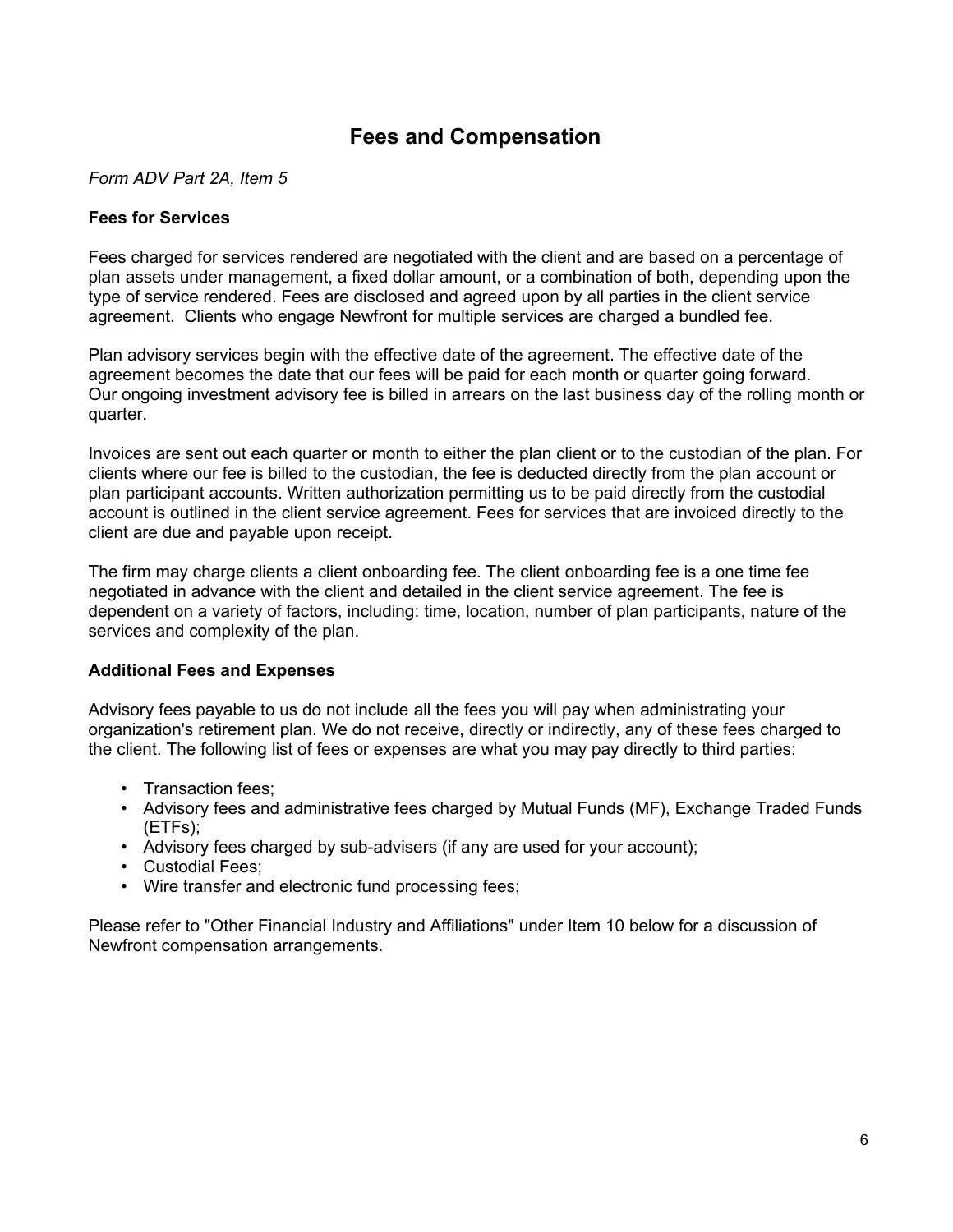### **Performance-Based Fees and Side by Side Management**

*Form ADV Part 2A, Item 6*

We do not charge advisory fees on a share of the capital appreciation of the funds or securities in a client account (performance based fees). Our advisory fee compensation is charged only as disclosed above in Fees and Compensation.

# **Types of Clients**

*Form ADV Part 2A, Item 7*

We provide investment advice on pension, profit sharing plans and non-qualified deferred compensation plans. We do not have a minimum account size for providing our services to clients.

### **Methods of Analysis, Investment Strategies and Risk of Loss**

*Form ADV Part 2A, Item 8*

Newfront may assist you in the development of an investment policy statement and provide you with information and recommendations about specific investment managers for each asset class defined in your investment policy. Once the Investment Policy Statement is finalized, the search and selection process for the investments is made utilizing only retirement specific share classes, load waived, and/or no load mutual funds. Newfront does not include, nor is authorized to make, recommendations for the inclusion or purchase of individual stocks and bonds.

The principal sources of information for Newfront's recommendations come from publicly available databases of mutual fund information. Occasionally, the use of proprietary charts and graphs prepared by an independent investment advisor may be used.

Investment fund options will be selected following a systematic search for those with demonstrated quality in the designated asset classes. Consideration will be given to an investment fund option provider's range of available products as well as capabilities/availability in the retirement plan marketplace.

#### **Evaluation of Investment Fund Options**

The following criteria will be used to evaluate investment fund option performance:

Performance Objectives for Investment Funds That Are Actively Managed

- 1. The investment fund options will be expected to consistently achieve a total rate of return, which is equal to or above the median return in a universe of peers with comparable investment styles or portfolio objectives. Mutual fund investment options will be measured against the appropriate peer groups.
- 2. Actively managed fund options may also be expected to achieve an annualized total rate of return over a three to five year period, which exceeds an appropriate market index rate of return net of costs and fees. The appropriate market index benchmark for each investment fund option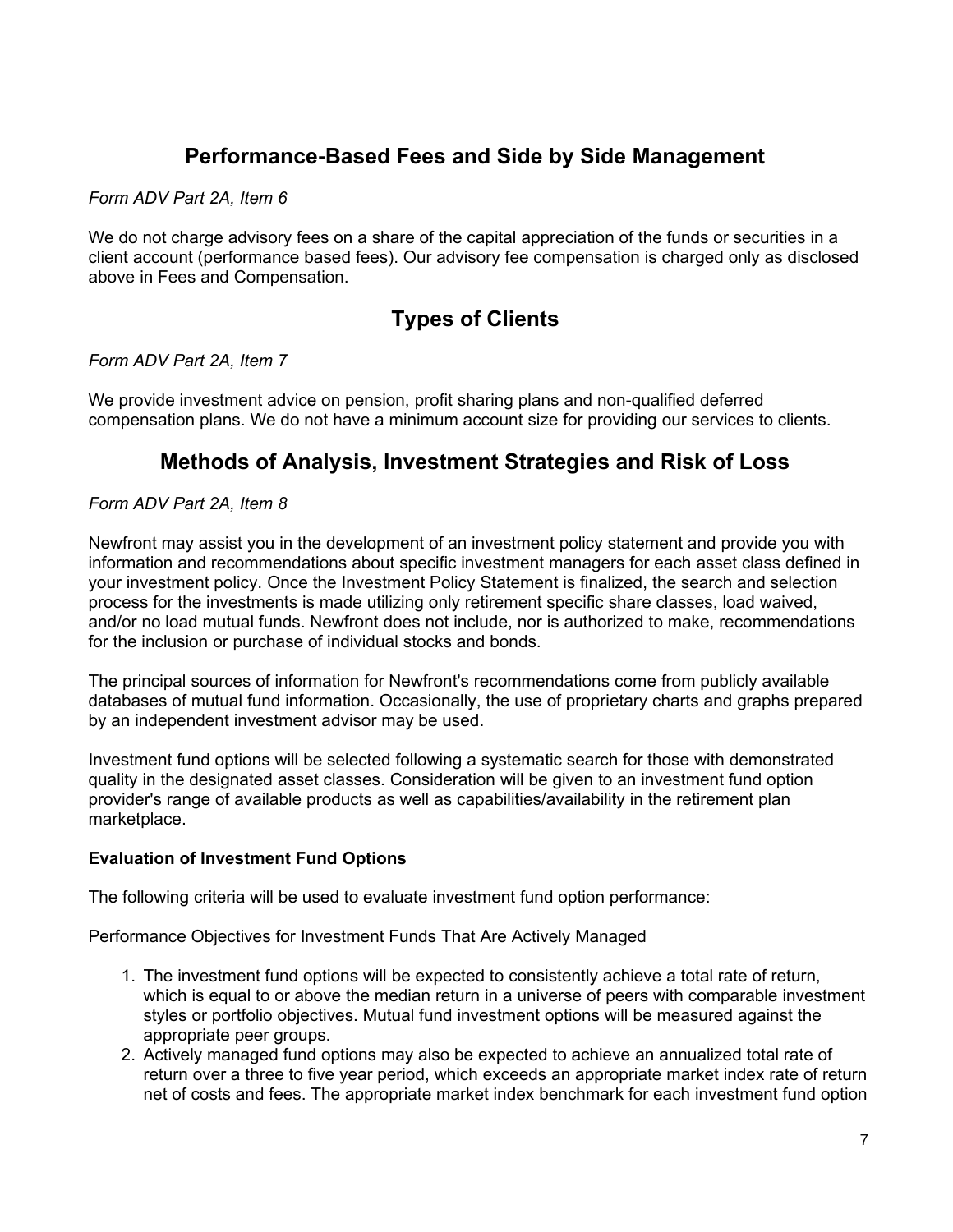will be determined based on the objectives and strategy of the fund. Total return is defined as dividend or interest income plus fair market value of realized and unrealized capital appreciation or depreciation at fair market value.

#### Selection Criteria

In selecting or replacing mutual funds, the following criteria will be considered:

- Change in portfolio manager(s)
- Organizational changes
- Inconsistency in strategy, style, and investment approach
- Publicly reported material regulatory or compliance issues
- Three-year return below index
- Five year return below index
- Three-year return below peer median
- Five-year return below peer median
- Expenses compared to the fund category and peer group.

Investment strategies used to implement any investment advice given to clients focus on long term purchases. Investing in securities involves risk of loss that clients should be prepared to bear. The performance of most of these investments depends on what happens in the stock market. The market's behavior is unpredictable, particularly in the short term. The investments recommended are mutual funds and variable annuities; they are not a bank deposit, and are not guaranteed or insured by the Federal Deposit Insurance Corporation or any other government agency. The value of client investments may fall, sometimes sharply, and they could lose money. The following factors can significantly affect the performance of our clients' investments: Stock Market Volatility - Stock markets are volatile and can decline significantly in response to adverse issuer, political, regulatory, market, or economic developments. Diversification - Investing a higher percentage of assets in any one fund or asset class could increase the risk of loss. Recent Market Conditions - Recent events in the financial sector have resulted, and may continue to result, in an unusually high degree of volatility in the financial markets, both domestic and foreign, and in the net asset values of many mutual funds. Because the situation is unprecedented and widespread, it may be unusually difficult to identify both risks and opportunities using past models of the interplay of market forces, or to predict the duration of these market events.

### **Disciplinary Information**

*Form ADV Part 2A, Item 9*

Newfront does not have any legal, financial, or other disciplinary item to report.

### **Other Financial Industry Activities and Affiliations**

#### *Form ADV Part 2A, Item 10*

As noted in Item 4 of this Brochure, Newfront is a wholly owned subsidiary of ABD Insurance and Financial Services, Inc., ("AIF"). AIF offers insurance products and services. Advisory clients of Newfront may be offered insurance services from AIF; however, such clients are under no obligation to engage AIF for insurance services. The possibility for economic benefit to our affiliated company, however, presents a conflict of interest in that we have an incentive to recommend the services of AIF. Newfront does not receive any fees for client referrals to AIF. Further, AIF does not directly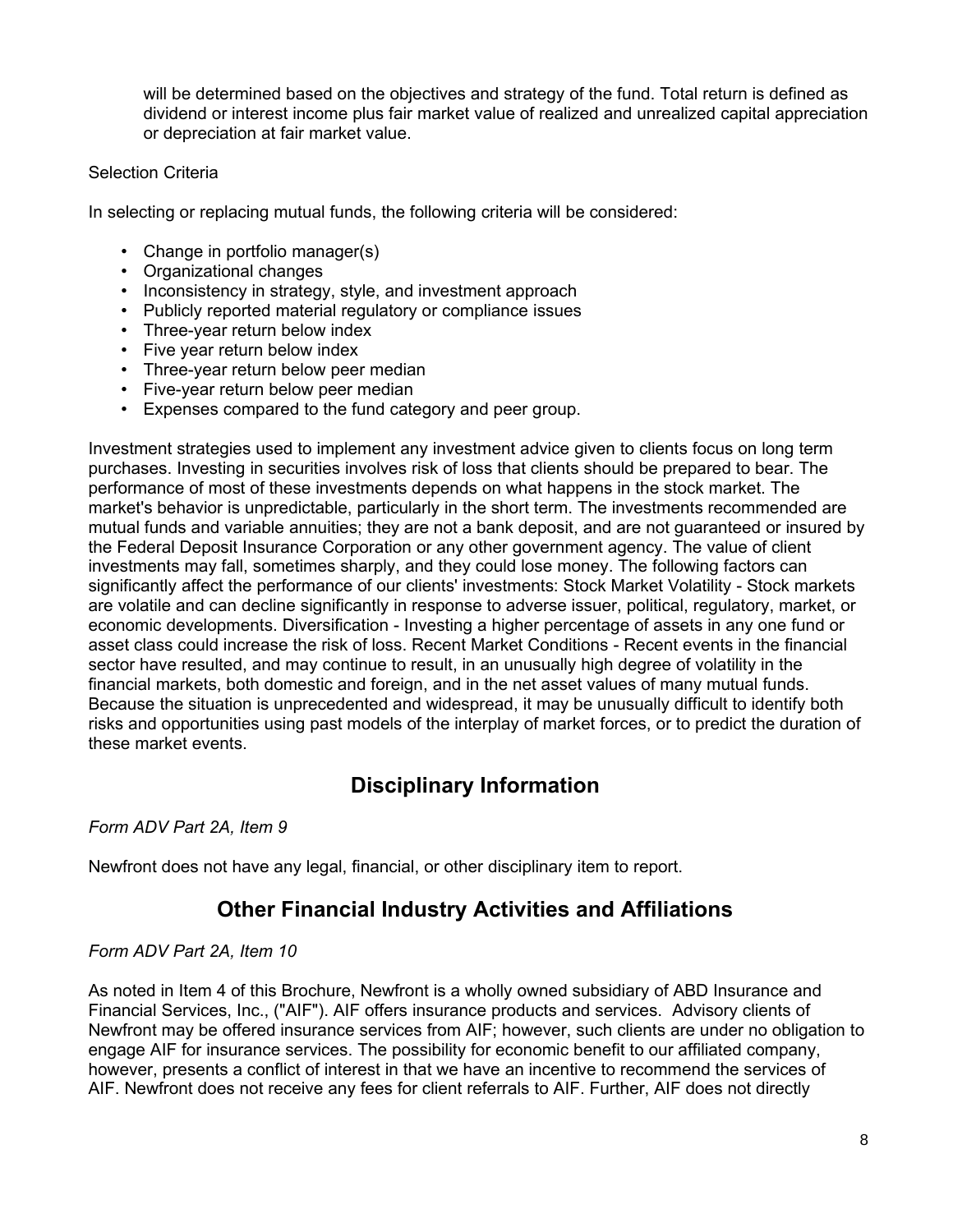receive any portion of the plan fees paid to Newfront for the advisory services that Newfront provides to plan clients. However, through an expense sharing agreement, AIF receives payments from Newfront for a pro rata share of office space and personnel services.

### **Code of Ethics, Participation or Interest In Client Transactions and Personal Trading**

#### *Form ADV Part 2A, Item 11*

Newfront and persons associated with us are allowed to invest for their own accounts or have a financial interest in the same securities or other investments that we recommend for your account, and may engage in transactions that are the same as or different than transactions recommended to or made for your account.

We have developed and implemented a Code of Ethics that sets forth standards of conduct expected of our advisory personnel to mitigate this conflict of interest. The Code of Ethics addresses, among other things, personal trading, gifts, the prohibition against the use of inside information and other situations where there is a possibility for conflicts of interest. The Code of Ethics is designed to protect our clients by deterring misconduct, educating personnel regarding the firm's expectations and laws governing their conduct, reminding personnel that they are in a position of trust and must act with complete propriety at all times to protect the reputation of Newfront, guard against violation of the securities laws, and establish procedures for personnel to follow so that we may determine whether our personnel are complying with the firm's ethical principles.

We have established the following restrictions in order to ensure its fiduciary responsibilities:

- 1. A director, officer or employee of Newfront shall not buy or sell any securities for their personal portfolio(s) where their decision is substantially derived, in whole or in part, by reason of his or her employment unless the information is also available to the investing public on reasonable inquiry. No director, officer or employee of Newfront shall prefer his or her own interest to that of the advisory client.
- 2. We maintain a list of all "reportable securities" (as this term is defined in the Code of Ethics) holdings and transactions for itself, and anyone associated with this advisory practice with access to advisory recommendations. These holdings and transactions are reviewed to ensure the firm's and its access persons' interests are not placed ahead of those of the firm's clients.
- 3. We emphasize the unrestricted right of the client to decline to implement any advice rendered.
- 4. We emphasize the unrestricted right of the client to select and choose any broker-dealer he or she wishes.
- 5. We require that all individuals must act in accordance with all applicable Federal and State regulations governing investment advisory practices.
- 6. Any individual not in observance of the above may be subject to termination.

You may request a complete copy of our Code by contacting us at the address, telephone or email on the cover page of this Part 2; attn.: Chief Compliance Officer.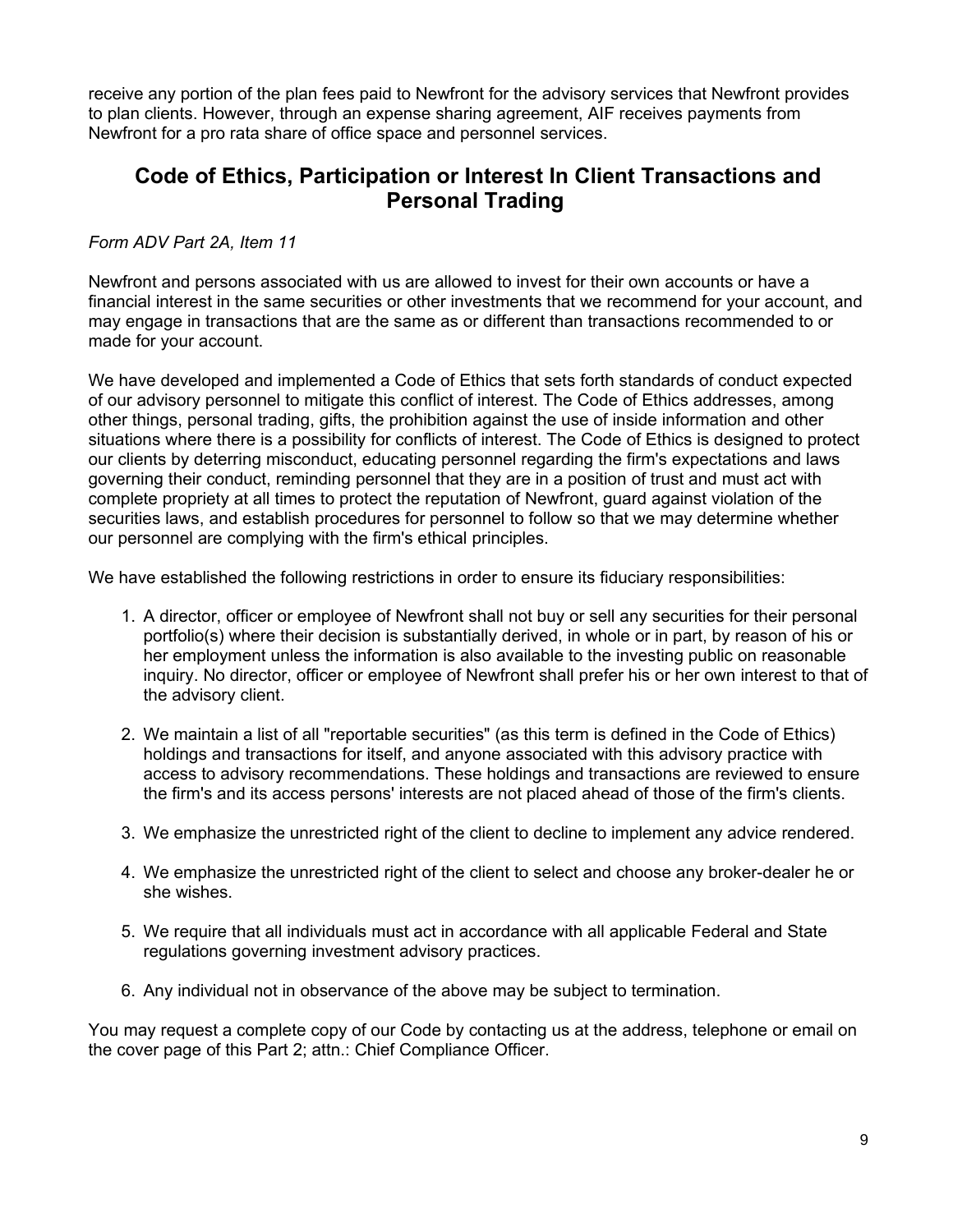### **Brokerage Practices**

#### *Form ADV Part 2A, Item 12*

In providing plan advisory services, Newfront does not select plan providers or brokerage firms for client transactions, but may if consulted, provide recommendations for such firms. All plan sponsors select the method and forum for executing and custody of the plan assets. We may assist clients in placing securities transactions through the platform of the plan record keeper.

### **Review of Accounts**

#### *Form ADV Part 2A, Item 13*

For assets under management, your account is reviewed at least quarterly by the Investment Consultant, and is reviewed for allocation, performance, and conformance with your investment objectives as detailed in the Investment Policy Statement. Material changes in a plan's asset size or number of participants, significant market fluctuations or concerns with an investment vehicle or vendor are some factors that could trigger an additional review.

For assets under advisement, your account is reviewed no less frequently than annually by the Investment Consultant, and is reviewed for allocation, performance, and conformance with your investment objectives as detailed in the Investment Policy Statement. Material changes in a plan's asset size or number of participants, significant market fluctuations or concerns with an investment vehicle or vendor are some factors that could trigger an additional review.

We provide you with analysis reports that address performance, asset allocation, benchmark and index information no less than annually. The custodians of the plan assets also directly provide clients with reports on a monthly or quarterly basis.

### **Client Referrals and Other Compensation**

#### *Form ADV Part 2A, Item 14*

Refer to Item 10, *Other Financial Industry Activities and Affiliations*, for a discussion of economic benefits to our affiliated insurance company, ABD Insurance and Financial Services, Inc..

We do not receive any compensation from any third party in connection with providing investment advice to you. We do compensate employees who refer clients to our firm. Employees who refer clients to us must comply with the requirements of the jurisdictions where they operate. The compensation is a percentage of the advisory fee you pay us until such time as our agreement with the employee expires. You will not be charged additional fees based on this compensation arrangement. Incentive based compensation is contingent upon you entering into an advisory agreement with us. Therefore, the individual has a financial incentive to recommend us to you for advisory services. This creates a conflict of interest; however, you are not obligated to retain us for advisory services. Comparable services and/or lower fees may be available through other firms.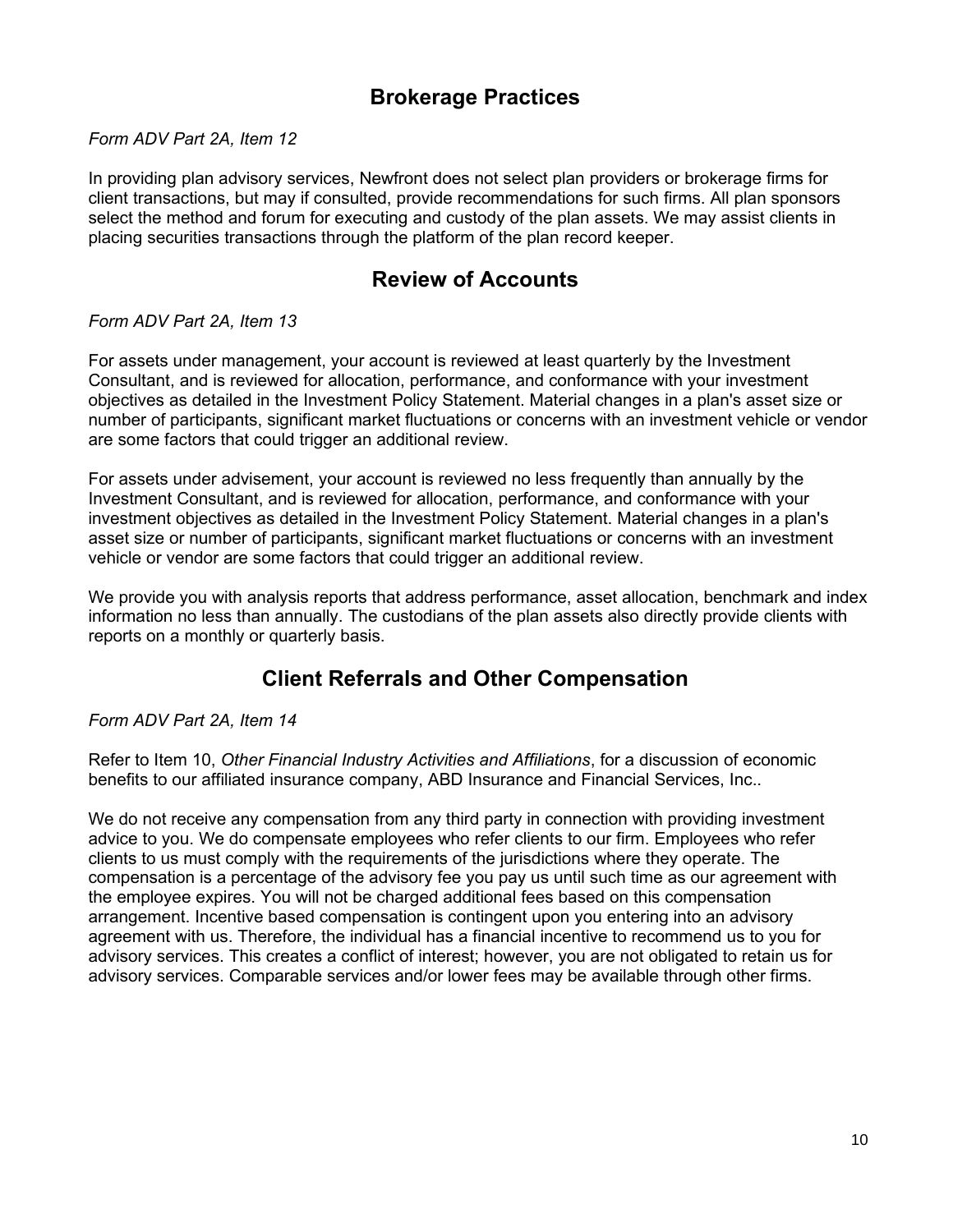# **Custody**

*Form ADV Part 2A, Item 15*

While Newfront does not serve as account custodian, the firm is deemed to have limited custody of client assets solely because it deducts advisory fees from client accounts. Other than these clientauthorized fee deductions, we do not maintain or accept custody of client funds or securities. Custody of your account will be held at the independent custodian of the plan (the "qualified custodian"). You will receive account statements at least quarterly, from the qualified custodian holding your funds and securities. The account statements from your qualified custodian will indicate the amount of our advisory fees deducted from your account each billing period. You should carefully review account statements for accuracy.

### **Investment Discretion**

#### *Form ADV Part 2A, Item 16*

We do not accept discretionary authority to affect securities transactions for your account. We are not authorized to: (1) buy, sell, exchange and otherwise trade any stocks, bonds or other securities or assets; (2) determine the amount of securities to be bought or sold; or (3) place orders with the custodian.

Where Newfront provides advisory services to Clients under ERISA Section 3(38), Newfront will have discretionary authority to select, retain, remove and/or replace the investment alternatives available under the Plan in its sole discretion without Client's prior approval.

Clients will specify investment guidelines and/or impose certain conditions or investment restrictions within its Investment Policy Statement and Guidelines. Refer to the *Advisory Business* section in this brochure for more information on our discretionary management services.

## **Voting Your Securities**

*Form ADV Part 2A, Item 17*

Where we assume proxy voting authority for Clients, we will determine how to vote proxies based on our reasonable judgment of the vote most likely to produce favorable financial results for you. Proxy votes generally will be cast in favor of proposals that maintain or strengthen the shared interests of shareholders and management, increase shareholder value, maintain or increase shareholder influence over the issuer's board of directors and management, and maintain or increase the rights of shareholders. Generally, proxy votes will be cast against proposals having the opposite effect. However, we will consider both sides of each proxy issue. Unless we receive specific instructions from you, we will not base votes on social considerations.

Absent good reason to the contrary, we will generally give substantial weight to management recommendations regarding voting. We generally will abstain from voting proxies in the following situations:

- Proxies are received for equity securities where, at the time of receipt, the Company's position, across all clients that it advises, is less than, or equal to, 1% of the total outstanding voting equity (an "immaterial position");
- Proxies are received for equity securities where, at the time of receipt, the Company's clients no